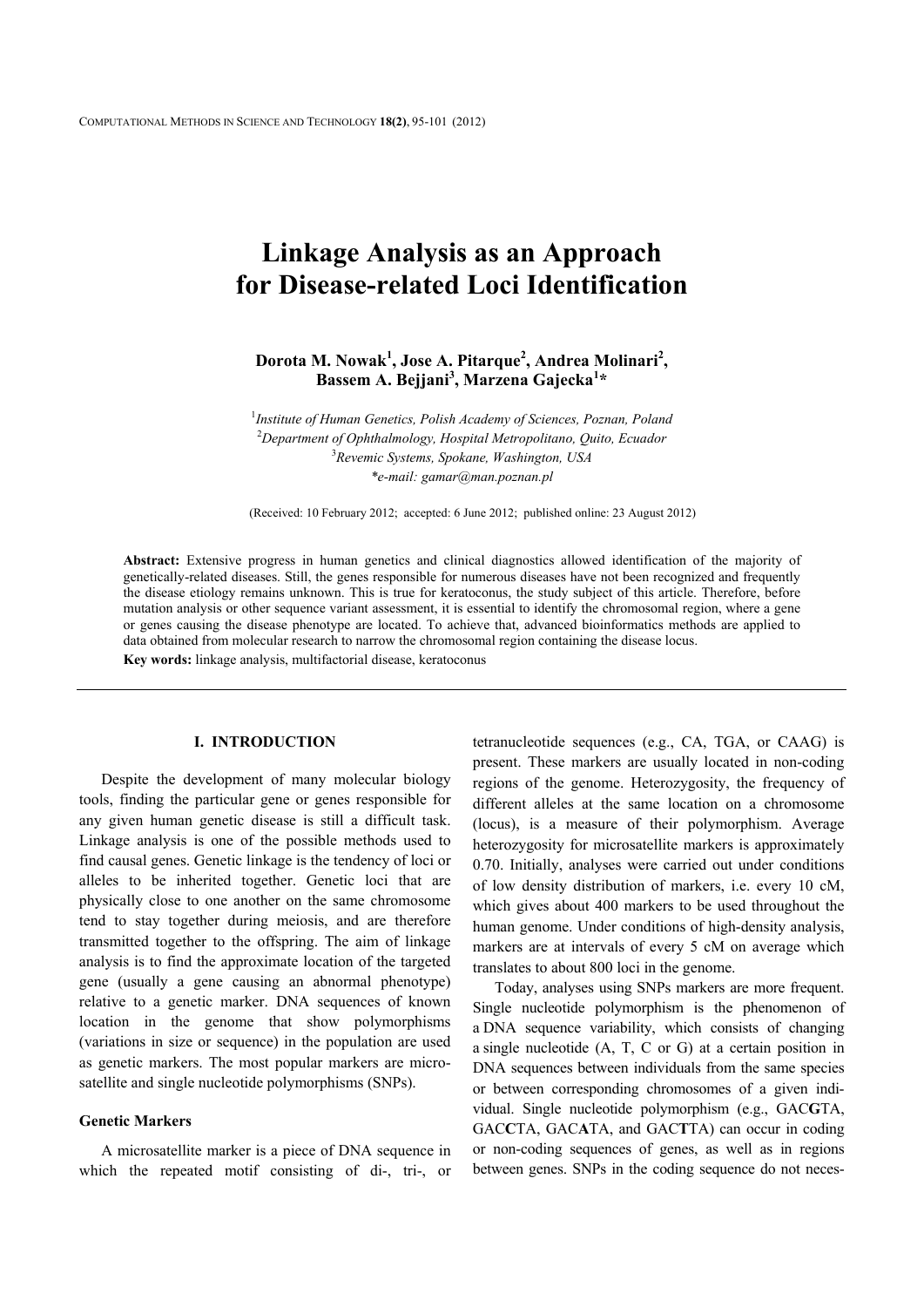sarily lead to changes in the amino acid sequence of protein due to the degeneracy of the genetic code. The advantage of these markers is its frequent occurrence in the human genome (on average once every 100-300 nucleotides), thus allowing for a detailed analysis of a small DNA fragment.

## **Family Pedigree**

In linkage analysis multigenerational families are studied, which include both affected and unaffected individuals. Figure 1A shows an example of the structure of such examined families. Typically, a pedigree diagram shows the relationship between family members (Fig. 1A). The term "founders" describes individuals whose parents are not specified in the pedigree. Additionally, parents and their offspring are called the nuclear family.

# **Linkage analysis**

Human autosomal chromosomes come in pairs, in which one chromosome is inherited from the mother, and the other one from the father. Each pair of normal/typical chromosomes (without chromosomal rearrangement e.g., duplication, deletion, insertion and inversion) contains the same genes localized in the same order, but the gene sequences may not be identical. These different forms of a gene or a genetic locus are called alleles. Recombination by the crossing-over of chromosomes may occur during meiosis, in which DNA is exchanged between chromosomes of the same pair. Thus two genes that were previously unlinked, being on separate chromosomes, can become linked because of recombination; and conversely, linked genes may become unlinked (Fig. 1B). A recombination occurs more or less at random. If there is a large distance between two DNA sequences on a chromosome, there is a great chance that recombination will occur between them, and the maternal and paternal alleles will be mixed up. In contrast, if two DNA sequences are localized very close on the chromosome, they will recombine infrequently. Disease genes are mapped by measuring recombination against a set of different markers spread over the entire genome or a part of the genome. When recombination occurs frequently, it indicates that the disease gene and marker are far apart. However, other markers are said to be linked to a disease-causing gene because they are localized in close proximity to that disease gene and will not tend to recombine during crossing-over. Markers that flank the disease gene and define a candidate region of the genome usually are localized in a range between 1 and 5 million base pairs (bp). The gene responsible for the studied disease is positioned somewhere in this interval.

Linkage analysis is based on the assumption that loci close to each other are linked, inherited together and do not undergo recombination during crossing-over. To determine whether two loci are linked (Fig. 1A), the frequency of recombination (θ) between the loci is established, and the logarithm of odds (LOD) score is calculated [1]. An LOD score is the decimal logarithm of the ratio of the probability that the marker and disease are closely linked to the likelihood of lack of linkage, which is equal with  $\theta = 0.5$ . An LOD score greater than 3.3 is considered as an evidence for linkage in a genome-wide scale, while LOD less than -2.0 indicates no linkage. Additionally, an LOD score of 1.9 indicates suggestive linkage [2].

Considering the number of analyzed loci, linkage analysis can be divided into two-point and multipoint. In two-point analysis a marker-disease co-segregation with one locus only at a time is analyzed. However, very often the analyzed markers do not provide sufficient information to determine whether recombination occurs or not. For example, this happens when one or both parents of the genotyped individual are homozygous in certain chromosomal region. In that case identical alleles on both homologous chromosomes are present, and it is impossible to determine whether recombination takes place in that locus. In such case of low informativeness of the markers, the power of the analysis can be increased by the simultaneous analysis of multiple markers located near each other, instead of each separately.

In linkage analysis, parametric (LOD score) and nonparametric (NPL) analyses may be performed. Parametric linkage analysis, as a model-based method, requires a few parameters, including frequency of disease allele, penetrance, and phenocopy rate. Penetrance is the proportion of individuals with a predisposing genotype that developed the studied disease. The term phenocopy describes an individual exhibiting certain phenotype as a result of e.g. environmental factors, although he/she does not have a predisposing genotype. These parameters are easy to obtain for monogenic diseases. However, in the case of multifactorial disorder, in which these parameters are unknown, non-parametric linkage analysis would be more appropriate. The general principle of this approach is that pairs of affected relatives share significantly more alleles at markers in locus linked to the disease than expected by chance. Allele sharing is commonly described by (i) identical by state (IBS) and (ii) identical by descent (IBD). Two alleles in the same genetic locus are IBS if their DNA sequences are identical (Fig 1C), while they are IBD if additionally both alleles are inherited from a recent common ancestor. In the non-parametric approach, methods based on IBD are used more often, because IBD alleles come from a common ancestor shared between pairs of affected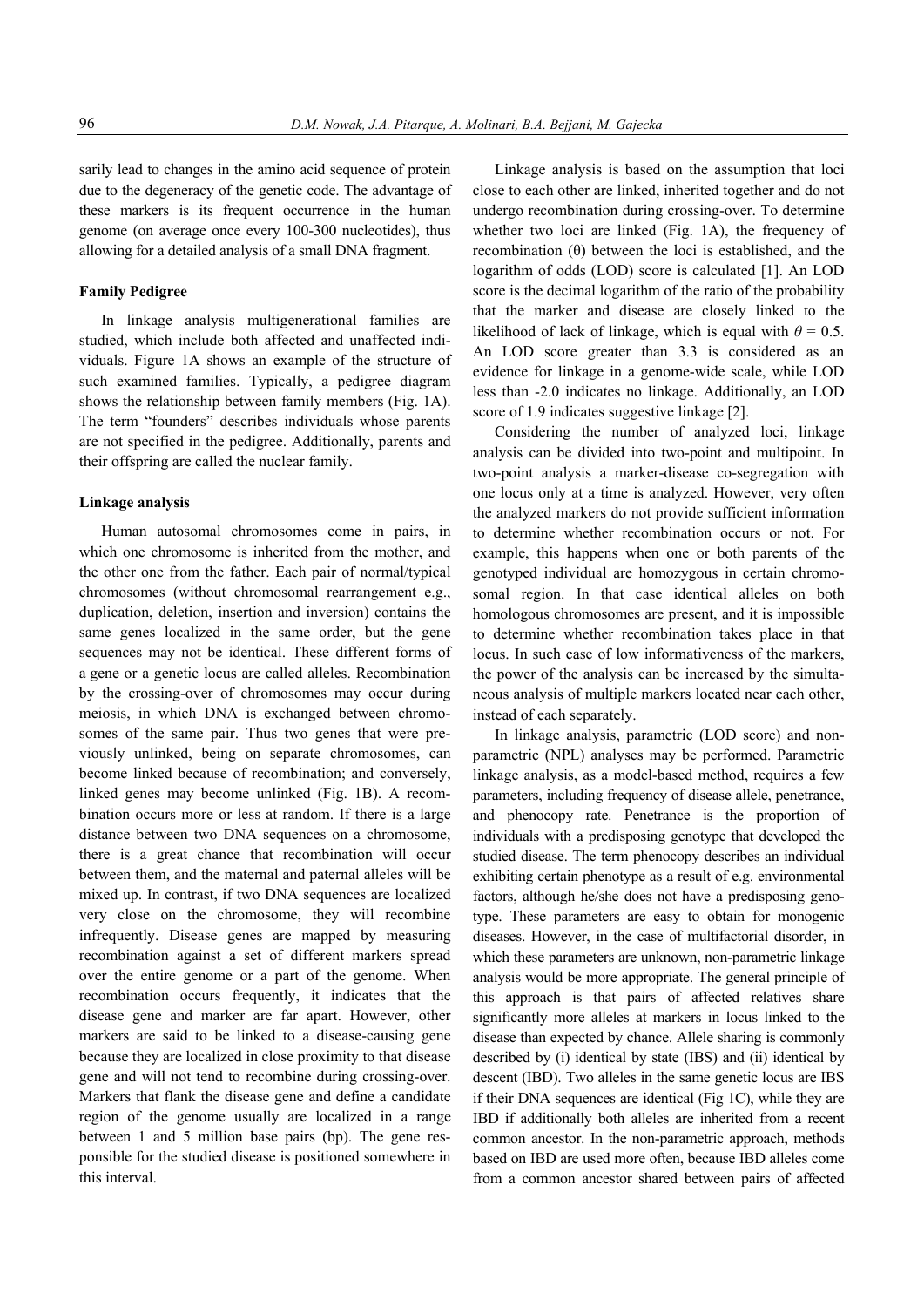relatives, thus IBD carries more information on linkage. In this type of analysis, IBD alleles probability is used to determine whether the marker is linked to the trait. Linkage would be suggested if the pairs of affected relatives share significantly more alleles IBD than expected by chance. For affected sib-pairs, for sharing 0, 1, and 2 IBD alleles, the expected probabilities are 0.25, 0.5, and 0.25, respectively.

For multipoint analysis of extended families, Kruglyak et al. [3] proposed non-parametric linkage test (NPL), which is based on IBD. However, an NPL test implemented in GENEHUNTER [3] assumes complete IBD information, and in case of incompleteness, the test results in a loss of power. That method has been modified by Kong and Cox [4], to provide accurate likelihood-based tests, and implemented in GNEHUNTER-PLUS [4] and ALLEGRO [5]. Scoring functions  $S_{pairs}$  and  $S_{all}$  belong to the most commonly used NPL statistics.  $S_{pairs}$  is based on numbers of alleles shared IBD by pairs of affected relatives, whereas S<sub>all</sub> is based on IBD patterns among all affected individuals in a pedigree.

## **Keratoconus**

Keratoconus (KTCN, OMIM 148300) is an eye disorder in which the cornea becomes cone-shaped because of weakening and thinning of its central part, and results in altered refractive powers, and loss of visual acuity. Its prevalence is estimated to be 1:2,000 in the general population [6]. Most diagnosed cases are sporadic, but also familial cases are observed [7]. The reasons for development and progression of this disease remain elusive, despite numerous studies. KTCN is thought to be a multifactorial disorder, whose development involves the participation of both environmental and genetic factors. Among the environmental factors, frequent eye rubbing [8] and contact lenses wearing [9] are mentioned. Also, in some reports, coexistence of KTCN with atopy is presented [10- 12]. Genetic studies have led to the identification of several loci on many chromosomes, linked to KTCN, including 1p36.23-36.21, 2p24, 2q13, 3p14-q13, 5q14.3-q21.1, 5q21.2, 5q32-q33, 9q34, 13q32, 14q11.2, 14q24.3, 15q15.1, 15q22. 33-24.2, 16q22.3-q23.1, 17p13, 20q12 [13-25]. To date, most of the identified loci have not been replicated in other populations.

# **II. METHODS**

# **Subjects**

Twenty individuals from an Ecuadorian family (KTCN-015) participated in the study. All individuals were exa-

mined in the Hospital Metropolitano in Quito, Ecuador, undergoing a complete ophthalmic evaluation. The detailed examination process has been previously described [20]. The possible consequences of the study were explained and informed consent was obtained from all family members, according to the Declaration of Helsinki. The research protocol was approved by the Institutional Review Board at Poznan University of Medical Sciences in Poland.

## **Linkage analysis**

A genome-wide screen was performed by genotyping the KTCN-015 family with fluorescently labeled microsatellite markers, as previously described [20]. PEDSTATS v.0.6.10 [26] was used to identify potential Mendelian inconsistencies. Because the model of inheritance for keratoconus is unknown, whole-genome multipoint nonparametric linkage analyses were performed with the SimWalk2 v.2.91 program [27, 28]. SimWalk2 contains five NPL statistics: BLOCKS, MAX-TREE, ENTROPY, NPL PAIR and NPL ALL (http://www.genetics.ucla. edu/software/simwalk\_doc/) for each marker. BLOCKS is most powerful at detecting linkage to a recessive trait, MAX-TREE was designed for traits best modeled by dominant inheritance, ENTROPY is a measure of the entropy of the alleles among the affected cases, and NPL PAIR and NPL ALL are most powerful at detecting linkage to an additive trait. Mega2 v.4.5.1 [29] was used to construct the input files for the SimWalk2 program. The Rutgers Combined Linkage-Physical Map was used to estimate loci genetic map distances [30].

Haplotypes were reconstructed using the SimWalk2 v.2.91 [27, 31] and visualized with HaploPainter v.1.043 program [32].

# **III. RESULTS**

A genome-wide screen of family KTCN-015 indicated one suggestive locus. Table 1 displays NPL multipoint scores for five statistics: BLOCKS, MAX-TREE, ENTROPY, NPL PAIR and NPL ALL in family KTCN-015 for chromosome 11. Maximum NPL PAIR score was obtained for chromosome 11 at marker D11S1760 (NPL PAIR score =  $1.667$ ; NPL ALL score = 1.718). Distance between the markers D11S4046 and D11S1760 is 8.73 cM. Such interval might cause the inaccuracies in NPL calculation. Because of that, additional analyses are needed. Haplotype reconstruction allowed to narrow the chromosomal region of interest to a fragment located in locus 11p15.5-p15.4, and flanked by markers D11S1363 and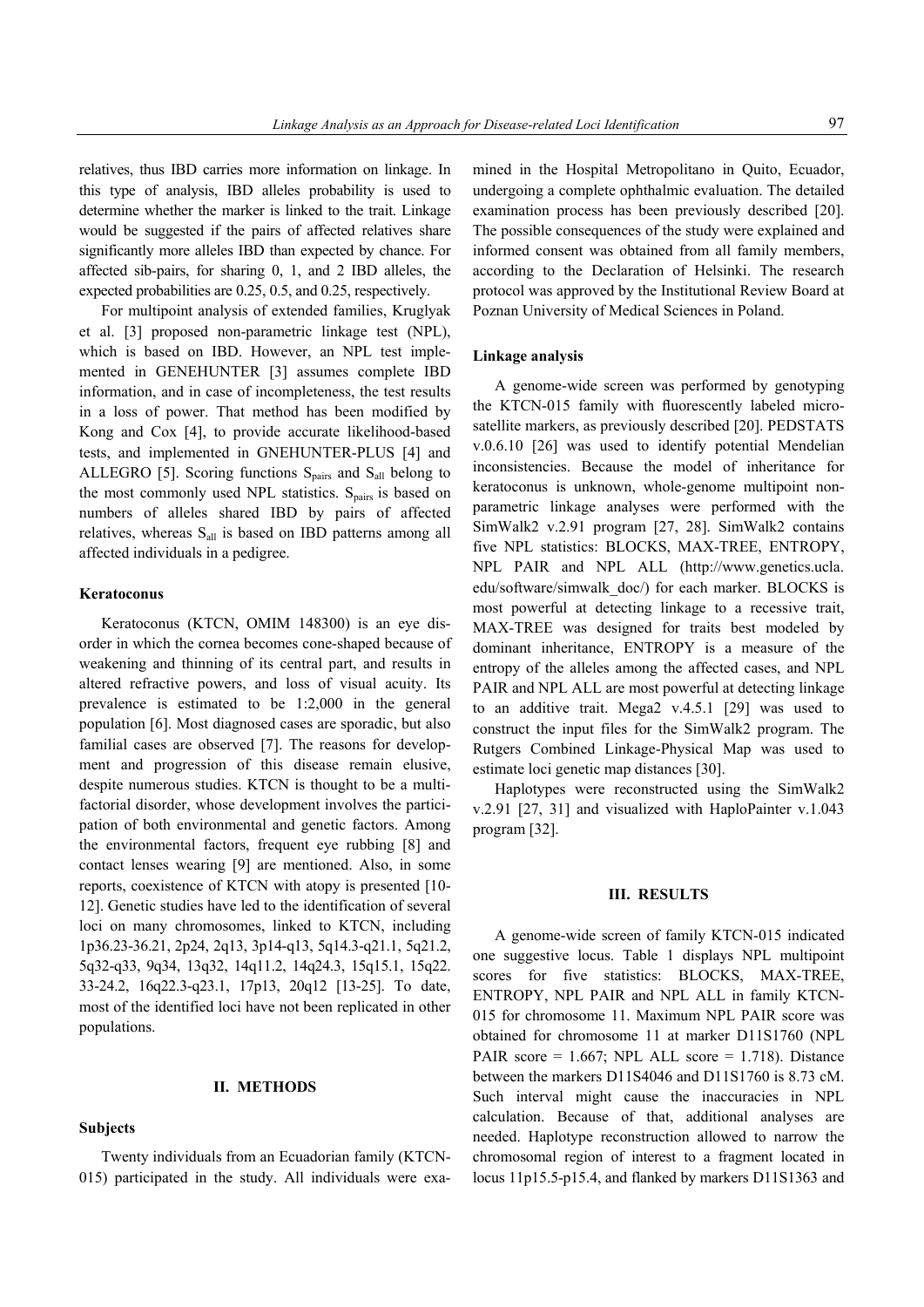

Fig. 1. A. An example of a family pedigree; a symbol of circle points to women and square to men. Black filled symbol indicates an affected status, while the open one – an unaffected individual. Genotypes of grandparents show that allele 2 segregates with the disease phenotype, which allows to determine whether there was a recombination (R) or not (NR) in children genotypes. That information allows for calculation of LOD. C. The diagram presents identity by state (IBS) and identity by descent (IBD) alleles in an exemplary pedigree. In this case alleles IBS = 1, because sibling share allele 1. However, IBS = 0, because allele 1 is transmitted from mother to daughter, and from father to son. B. Schema of a recombination between homologous chromosomes, during crossing-over. In these chromosomes alleles of genes A, B, and C are mapped. Genes in close proximity tend to stay together due to genetic linkage (A and B). Recombination more frequently takes place between genes located far apart (B and C)

Table 1. Multipoint Nonparametric Analysis Results of Selected STR Marker Loci on Chromosome 11 in Family KTCN-015

| Marker names | Genetic<br>Position<br>$(cM)^*$ | Physical<br>Position<br>$(start, bp)^{**}$ | <b>Bloks</b> | Max-Tree | Entropy | NPL pair | NPL all |
|--------------|---------------------------------|--------------------------------------------|--------------|----------|---------|----------|---------|
| D11S1363     | 4.27                            | 961,991                                    | 0.063        | 0.756    | 0.361   | 0.702    | 0.820   |
| D11S4046     | 4.96                            | 1,863,635                                  | 0.232        | 1.021    | 0.867   | 1.089    | 1.266   |
| D11S1760     | 13.69                           | 5,284,337                                  | 0.615        | 1.269    | 1.404   | 1.667    | 1.718   |
| D11S1338     | 14.84                           | 5,887,912                                  | 0.616        | 1.259    | 1.401   | 1.661    | 1.714   |
| D11S4149     | 20.45                           | 9,029,910                                  | 0.608        | 1.261    | 1.391   | 1.631    | 1.691   |
| D11S4116     | 26.91                           | 12,850,599                                 | 0.602        | 0.589    | 0.943   | 0.905    | 0.982   |
| D11S902      | 30.69                           | 17,388,442                                 | 0.605        | 0.587    | 0.938   | 0.891    | 0.962   |
| D11S4190     | 38.99                           | 20,331,158                                 | 0.228        | 0.589    | 0.465   | 0.551    | 0.646   |
| D11S915      | 44.32                           | 23,502,567                                 | 0.227        | 0.593    | 0.466   | 0.554    | 0.651   |
| D11S914      | 51.53                           | 31,263,277                                 | 0.222        | 0.497    | 0.460   | 0.534    | 0.623   |
| D11S935      | 58.22                           | 35,923,164                                 | 0.060        | 0.019    | 0.064   | 0.047    | 0.082   |

\*The Rutgers Combined Linkage-Physical Map of The Human Genome

\*\*NCBI build 37.1 genome assembly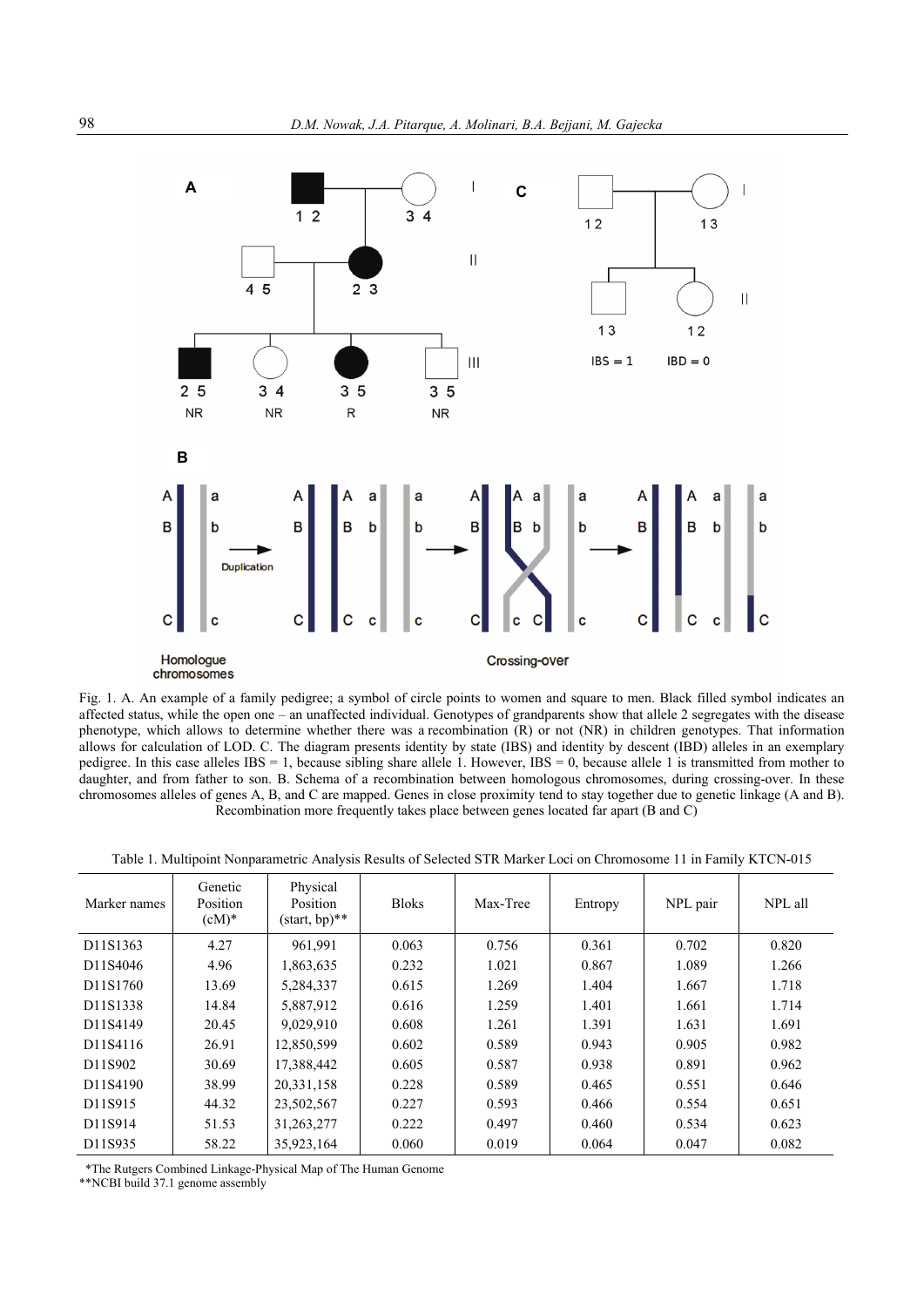

Fig. 2. Pedigree of family KTCN-019 and haplotype analysis. Black filled symbols indicate individuals with keratoconus phenotype, gray filled symbols – individuals of unknown phenotype, and the open symbols unaffected family members. Haplotype regions in different colors indicate the pattern of inheritance

D11S1760 (Fig. 2). However, that haplotype inherited by 7 affected individuals was also observed in 4 unaffected family members.

# **DISSCUSION**

During that study a whole-genome, non-parametric linkage analysis of a multigenerational Ecuadorian family (KTCN-015) was performed. Based on previous studies, keratoconus is considered a multifactorial disease. Therefore, we decided to use non-parametric linkage analysis in our study. Additionally, we used program SimWalk2, which allows to analyze a very large pedigree, without a need to remove any family members or split the pedigree into smaller nuclear families. For the KTCN-015 family, the highest NPL scores, indicating suggestive linkage, were obtained in locus 11p15.5-p15.4. However, haplotype reconstruction at that locus did not reveal a specific chromosomal region completely segregating with the keratoconus phenotype. Incomplete penetrance in this family could cause that result. On the other hand, such low linkage signal could also be a false positive result.

The monogenic diseases characterized by Mendelian inheritance are a group of the diseases in which the identification of genetic causes of disorder development is easiest. To determine the locus related to the presence of monogenic disorder, the right tool is a parametric linkage analysis. However, numerous loci identified for keratoconus suggest that it is a polygenic disorder. What is more, many studies indicate the participation of environmental factors in keratoconus causation. It is difficult to obtain the full picture of a multifactorial disease, which includes both genetics and environmental factors. The genetics of diseases caused by many different genes are more problematic to elucidate. Each gene may have a different type of inheritance (autosomal dominant, autosomal recessive, sexlinked). In addition, parameters necessary for parametric analysis are unknown for most polygenic diseases. While the wrong choice of model can weaken the power of analysis, non-parametric methods or association analysis are more suitable. Still, even the analysis based on nonparametric methods can be unsuccessful.

In summary, our study did not allow us to confirm the connection between keratoconus and locus 11p15.5-p15.4. Despite the fact that many linkage studies of keratoconus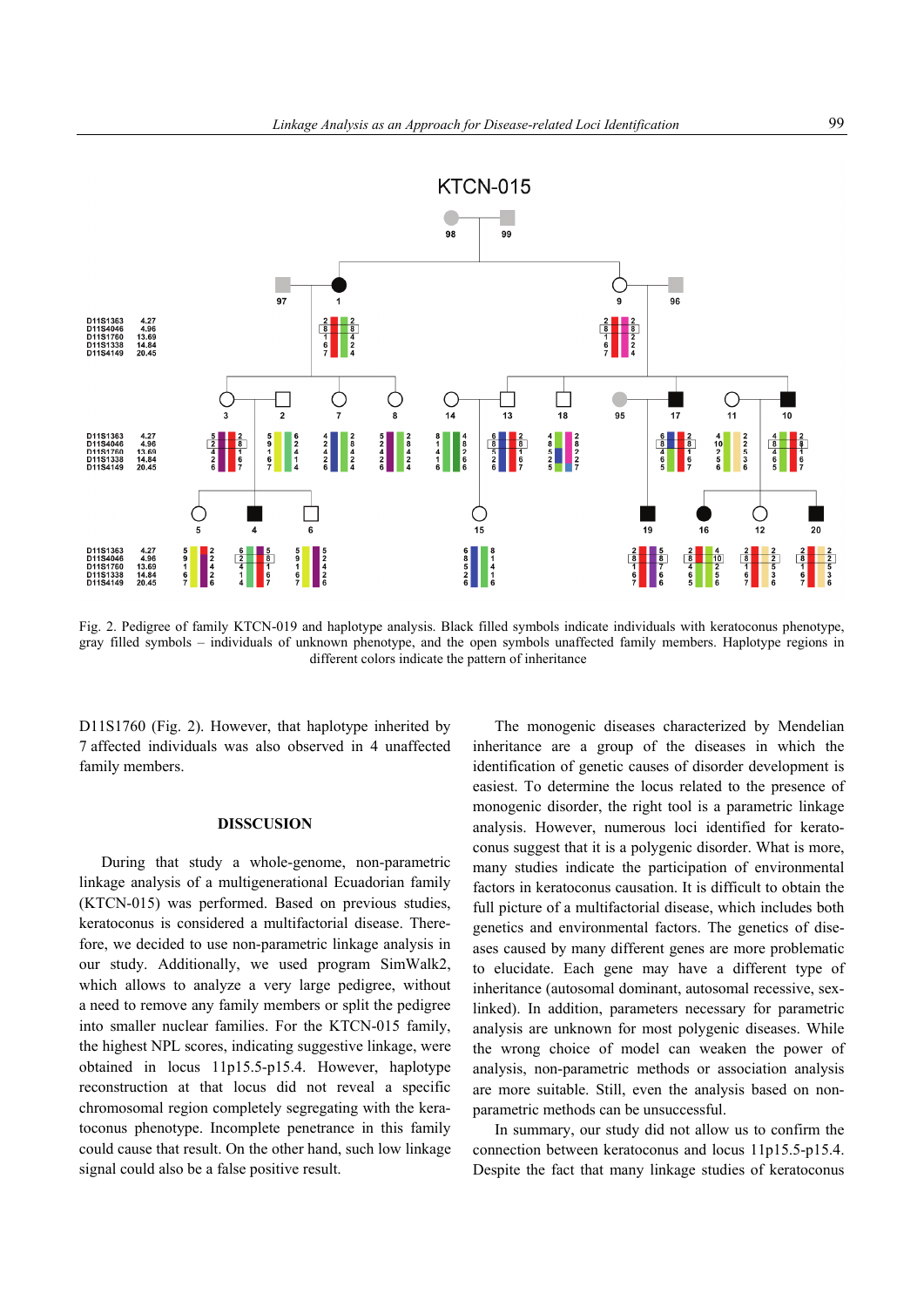have been performed, there is not much knowledge about the genetic factors of this disorder. This may suggest the need to find another approach to further investigate the genetics of keratoconus.

## **Acknowledgements**

Computational calculations were performed at Poznan Supercomputing and Networking Center. This work was supported by the Polish Ministry of Science and Higher Education, Grant N N402 097 837.

### **References**

- [1] N.E. Morton, *Sequential tests for the detection of linkage*. Am. J. Hum. Genet. 7, 277-318 (1955).
- [2] E. Lander, L. Kruglyak, *Genetic dissection of complex traits: guidelines for interpreting and reporting linkage results*. Nat. Genet. 11, 241-247 (1995).
- [3] L. Kruglyak, M.J. Daly, M.P. Reeve-Daly, E.S. Lander, *Parametric and nonparametric linkage analysis: a unified multipoint approach*. Am. J. Hum. Genet. 58, 1347-1363 (1996).
- [4] A. Kong, N.J. Cox, *Allele-sharing models: LOD scores and accurate linkage tests*. Am. J. Hum. Genet. 61, 1179-1188 (1997).
- [5] D.F. Gudbjartsson, T. Thorvaldsson, A. Kong, G. Gunnarsson, A. Ingolfsdottir, *Allegro version 2*. Nat. Genet. 37, 1015-1016 (2005).
- [6] Y.S. Rabinowitz, *Keratoconus*. Surv Ophthalmol 42, 297- 319 (1998).
- [7] D.M. Nowak, M. Gajecka, *The genetics of keratoconus*. Middle East Afr J Ophthalmol 18, 2-6 (2011).
- [8] P.L. Jacq, Y. Sale, B. Cochener, P. Lozach, J. Colin, *Keratoconus, changes in corneal topography and allergy. Study of 3 groups of patients*. J Fr Ophtalmol 20, 97-102 (1997).
- [9] A.R. Gasset, W.L. Houde, M. Garcia-Bengochea, *Hard contact lens wear as an environmental risk in keratoconus*. Am. J. Ophthalmol. 85, 339-341 (1978).
- [10] R.J. Harrison, P.T. Klouda, D.L. Easty, M. Manku, J. Charles, C.M. Stewart, *Association between keratoconus and atopy*. Br J Ophthalmol 73, 816-822 (1989).
- [11] A. Rahi, P. Davies, M. Ruben, D. Lobascher, J. Menon, *Keratoconus and coexisting atopic disease*. Br J Ophthalmol 61, 761-764 (1977).
- [12] L. Wachtmeister, S.O. Ingemansson, E. Möller, *Atopy and HLA antigens in patients with keratoconus*. Acta Ophthalmol (Copenh) 60, 113-122 (1982).
- [13] K.P. Burdon, D.J. Coster, J.C. Charlesworth, R.A. Mills, K.J. Laurie, C. Giunta, A.W. Hewitt, P. Latimer, J.E. Craig, *Apparent autosomal dominant keratoconus in a large Australian pedigree accounted for by digenic inheritance of two novel loci*. Hum. Genet. 124, 379-386 (2008).
- [14] H. Hutchings, H. Ginisty, M. Le Gallo, D. Levy, F. Stoësser, J.F. Rouland, J.L. Arné, M.H. Lalaux, P. Calvas, M.P. Roth, A. Hovnanian, F. Malecaze, *Identification of*

*a new locus for isolated familial keratoconus at 2p24*. J. Med. Genet. 42, 88-94 (2005).

- [15] S. Kim, J. Mok, H. Kim, C.K. Joo, *Association of -31T>C and -511 C>T polymorphisms in the interleukin 1 beta (IL1B) promoter in Korean keratoconus patients*. Mol. Vis. 14, 2109-2116 (2008).
- [16] F. Brancati, E.M. Valente, A. Sarkozy, J. Fehèr, M. Castori, P. Del Duca, R. Mingarelli, A. Pizzuti, B. Dallapiccola, *A locus for autosomal dominant keratoconus maps to human chromosome 3p14-q13*. J. Med. Genet. 41, 188-192 (2004).
- [17] Y.G. Tang, Y.S. Rabinowitz, K.D. Taylor, X. Li, M. Hu, Y. Picornell, H. Yang, *Genomewide linkage scan in a multigeneration Caucasian pedigree identifies a novel locus for keratoconus on chromosome 5q14.3-q21.1*. Genet. Med. 7, 397-405 (2005).
- [18] L. Bisceglia, P. De Bonis, C. Pizzicoli, L. Fischetti, A. Laborante, M. Di Perna, F. Giuliani, N. Delle Noci, L. Buzzonetti, L. Zelante, *Linkage analysis in keratoconus: replication of locus 5q21.2 and identification of other suggestive Loci*. Invest. Ophthalmol. Vis. Sci. 50, 1081-1086 (2009).
- [19] X. Li, Y.S. Rabinowitz, Y.G. Tang, Y. Picornell, K.D. Taylor, M. Hu, H. Yang, *Two-stage genome-wide linkage scan in keratoconus sib pair families*. Invest. Ophthalmol. Vis. Sci. 47, 3791-3795 (2006).
- [20] M. Gajecka, U. Radhakrishna, D. Winters, S.K. Nath, M. Rydzanicz, U. Ratnamala, K. Ewing, A. Molinari, J.A. Pitarque, K. Lee, S.M. Leal, B.A. Bejjani, *Localization of a gene for keratoconus to a 5.6-Mb interval on 13q32*, Invest. Ophthalmol. Vis. Sci. 50, 1531-1539 (2009).
- [21] P. Liskova, P.G. Hysi, N. Waseem, N.D. Ebenezer, S.S. Bhattacharya, S.J. Tuft, *Evidence for keratoconus susceptibility locus on chromosome 14: a genome-wide linkage screen using single-nucleotide polymorphism markers*. Arch. Ophthalmol. 128 1191-1195 (2010).
- [22] A.E. Hughes, D.P. Dash, A.J. Jackson, D.G. Frazer, G. Silvestri, *Familial keratoconus with cataract: linkage to the long arm of chromosome 15 and exclusion of candidate genes*. Invest. Ophthalmol. Vis. Sci. 44, 5063-5066 (2003).
- [23] H. Tyynismaa, P. Sistonen, S. Tuupanen, T. Tervo, A. Dammert, T. Latvala, T. Alitalo, *A locus for autosomal dominant keratoconus: linkage to 16q22.3-q23.1 in Finnish families*. Invest. Ophthalmol. Vis. Sci. 43, 3160-3164 (2002).
- [24] A. Hameed, S. Khaliq, M. Ismail, K. Anwar, N.D. Ebenezer, T. Jordan, S.Q. Mehdi, A.M. Payne, S.S. Bhattacharya, *A novel locus for Leber congenital amaurosis (LCA4) with anterior keratoconus mapping to chromosome 17p13*. Invest. Ophthalmol. Vis. Sci. 41, 629-633 (2000).
- [25] J. Fullerton, P. Paprocki, S. Foote, D.A. Mackey, R. Williamson, S. Forrest, *Identity-by-descent approach to gene localisation in eight individuals affected by keratoconus from north-west Tasmania, Australia*. Hum. Genet. 110, 462-470 (2002).
- [26] J.E. Wigginton, G.R. Abecasis, *PEDSTATS: descriptive statistics, graphics and quality assessment for gene mapping data*. Bioinformatics 21, 3445-3447 (2005).
- [27] E. Sobel, K. Lange, *Descent graphs in pedigree analysis: applications to haplotyping, location scores, and marker-sharing statistics*. Am. J. Hum. Genet. 58, 1323-1337 (1996).
- [28] E.M. Lange, K. Lange, *Powerful allele sharing statistics for nonparametric linkage analysis*. Hum. Hered. 57 49-58 (2004).
- [29] N. Mukhopadhyay, L. Almasy, M. Schroeder, W.P. Mulvihill, D.E. Weeks, *Mega2: data-handling for facilitating genetic linkage and association analyses*. Bioinormatics 21, 2556-2557 (2005).